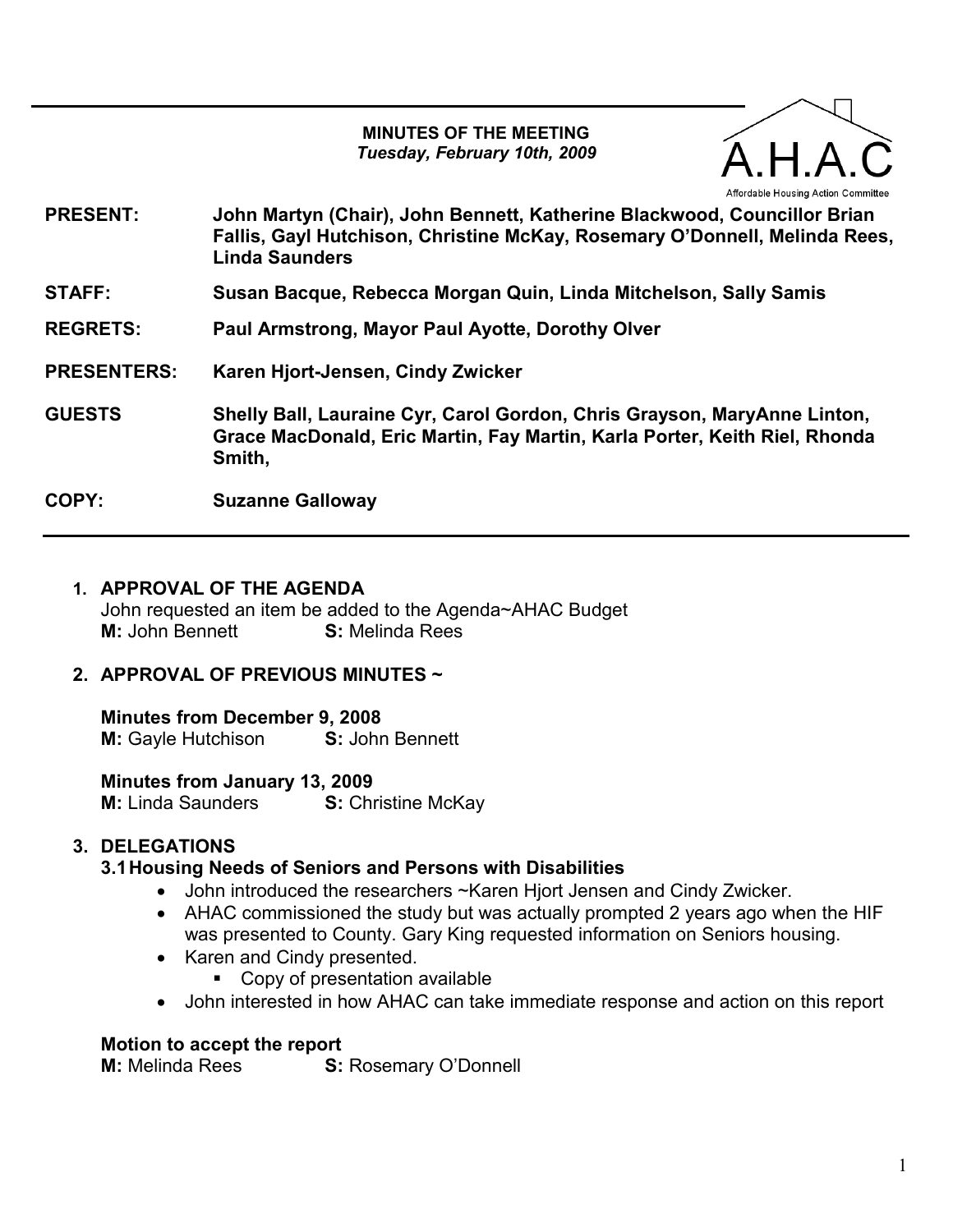## 3.2 Discussion

- Councillor Eric Martin asked where the senior population in Peterborough comes from
- Brian Fallis said the townships with the highest population of seniors were North Kawartha, Havelock Belmont Bethune and Galway Cavendish Harvey with a surprisingly high cohort of 55 – 60.
- County has seen an increase in ambulance calls and with the highest age 80, calling more often.
- Complicated when ambulance take patients to PRHC, because the beds are full with patients waiting for Long Term Care
- Lauraine Cyr spoke about having supportive services in house and how it reduces time in the hospital and eliminates the time into the nursing home, it does work!
- Melinda ~ALC are considered tenants. Extremely vulnerable, their needs are not addressed in the RTA. Senior citizens don't have the resources. Will create a huge number of vulnerable seniors. Staff aging as well.
- Melinda suggested immigration and aging Boomer population will increase proportion of seniors. Central East LHIN, covers a massive area and doesn't have the capacity to move quickly. MOHLTC not willing to let go. Melinda commented that local concern possibly missed in seniors and support care.
- Carol would like to see difference between young adults with disability and seniors drawn more distinctly as needs are so different.
- 1% of hospital budget moving into community by 2011.
- Carol asked about sharing the report, before it goes to Joint Services, John suggested a controlled distribution.

Motion to have AHAC approved "Housing Needs of Seniors and Persons with Disabilities" Report, be presented to Joint Services at next opportunity.

**M:** John Bennett **S:** Melinda Rees

Motion to spend up to \$1000 to have Karen Hjort-Jensen and Cindy Zwicker prepare and present report to Joint Services Steering Committee and other public forums.

**M:** Rosemary O'Donnell **S. Linda Saunders** 

John thanked visitors for attending and invited them to stay.

## 4. BUSINESS ARISING FROM PREVIOUS MEETING

- 4.1 Report from Nominating Committee
	- No report at this time

## 4.2 ACT Proposal Status Report

- Rebecca stated that ACT has been approved.
- Charette to be organized  $\sim$  April 2009

## 5. REPORTS FROM COMMITTEES / WORKING GROUPS

#### 5.1 C.E.W.G

• Committee still looking at themes